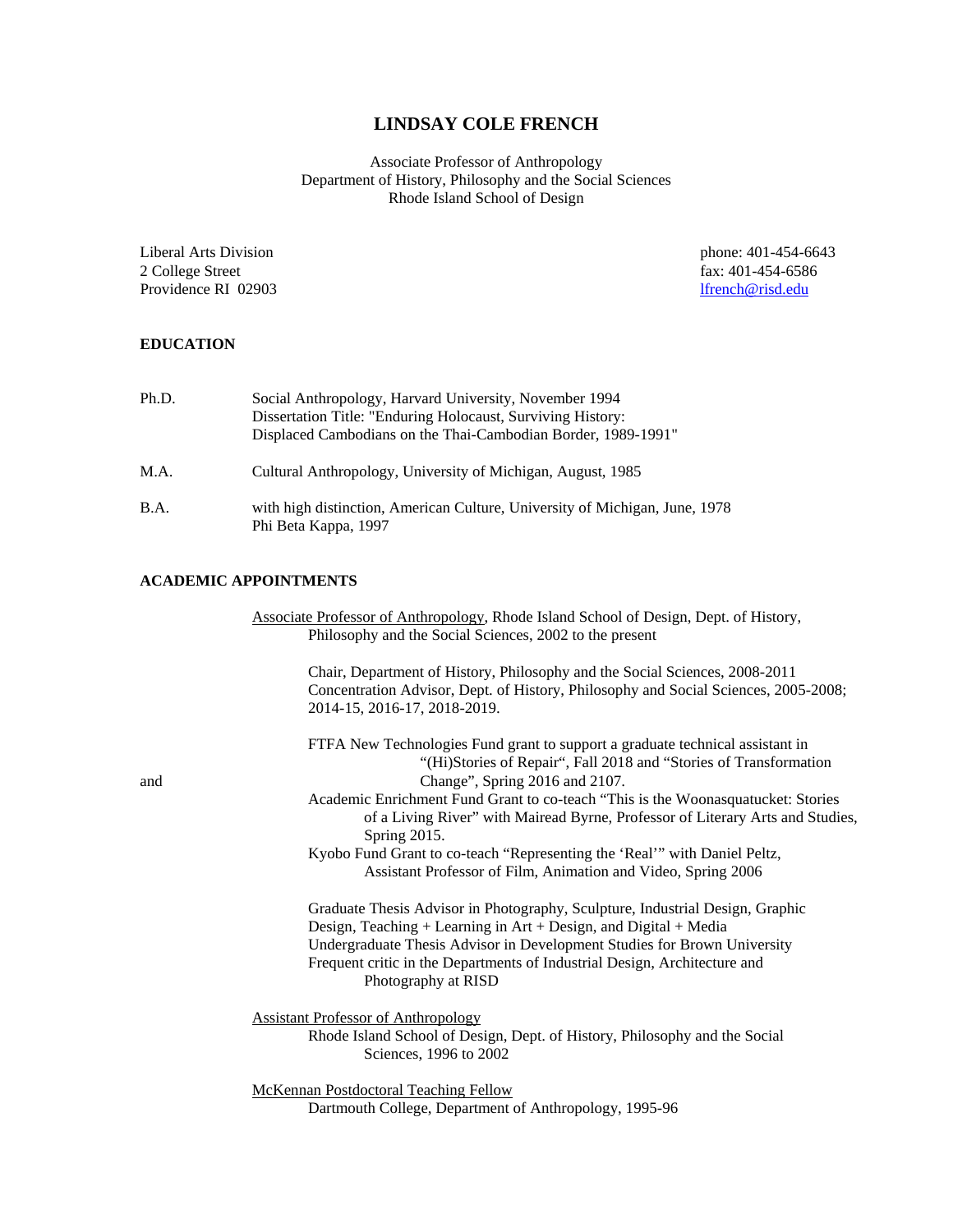### **PUBLICATIONS**

"Refugee Narratives; Oral History and Ethnography: Stories and Silence". Under review by The Oral History Review.

"From Politics to Economics on the Thai-Cambodian Border: Plus Ca Change…." reprinted in Spanish from International Journal of Politics, Culture and Society (2002) IN: La antropología de las fronteras de Tailandia como espacios de flujo, John A. Marston, coordinador. Centro de Estudios de Asia y Africa, El Colegio de México, 2016.

Review of Archiving the Unspeakable; Silence, Memory and the Photographic Record in Cambodia by Michelle Caswell, University of Wisconsin Press, IN: Journal of Asian Studies, (74/1), February 2105.

- Review of Forest of Struggle; modalities of remembrance in upland Cambodia by Eve Monique Zucker, University of Hawai'I Press, IN: Journal of Southeast Asian Studies (45:2) June 2014.
- "Krom Akphiwat Phum; Eural Development in Battambang Province", a 35-minute DVD, coproduced with Peter O'Neill (RIS FAV), profiling one of Cambodia's most successful independent village development NGOs, June 2013.
- Commentary on "Cultures of Trauma", a special section IN: Culture, Medicine and Psychiatry, (28:2) June 2004 (pp. 211-220).
- "Exhibiting Terror" IN: Truth Claims: Representation and Human Rights. Mark Bradley and Patrice Petro, eds. Rutgers University Press, June 2002 (pp.131-155).

"From Politics to Economics at the Thai-Cambodian Border: Plus Ça Change ...." IN: International Journal of Politics, Culture and Society (15:3) March 2002 (pp. 427-470).

"Hierarchies of Value at Angkor Wat" IN: Ethnos (64:2) June 1999, (pp. 170-191), a special issue focused on the circulation of objects and meanings entitled "Objects On The Loose".

"The Political Economy of Injury and Compassion: Amputees on the Thai-Cambodia Border" IN: Embodiment and Experience: The Existential Ground of Culture and Self, Thomas J. Csordas, editor, Cambridge University Press, 1994 (pp. 69-99).

Displaced Lives: Stories of Life and Culture from the Khmer in Site II, Thailand. 1990: International Rescue Committee, Bangkok, Thailand.

### **RESEARCH: FELLOWSHIPS AND GRANTS**

Sabbatical Research, Providence and Cambodia, 2017-18. Two projects:

I am working to complete an article on Cambodian youth and Christian evangelicalism in the context of dramatic political and economic transformation in Cambodia in the last 25 years.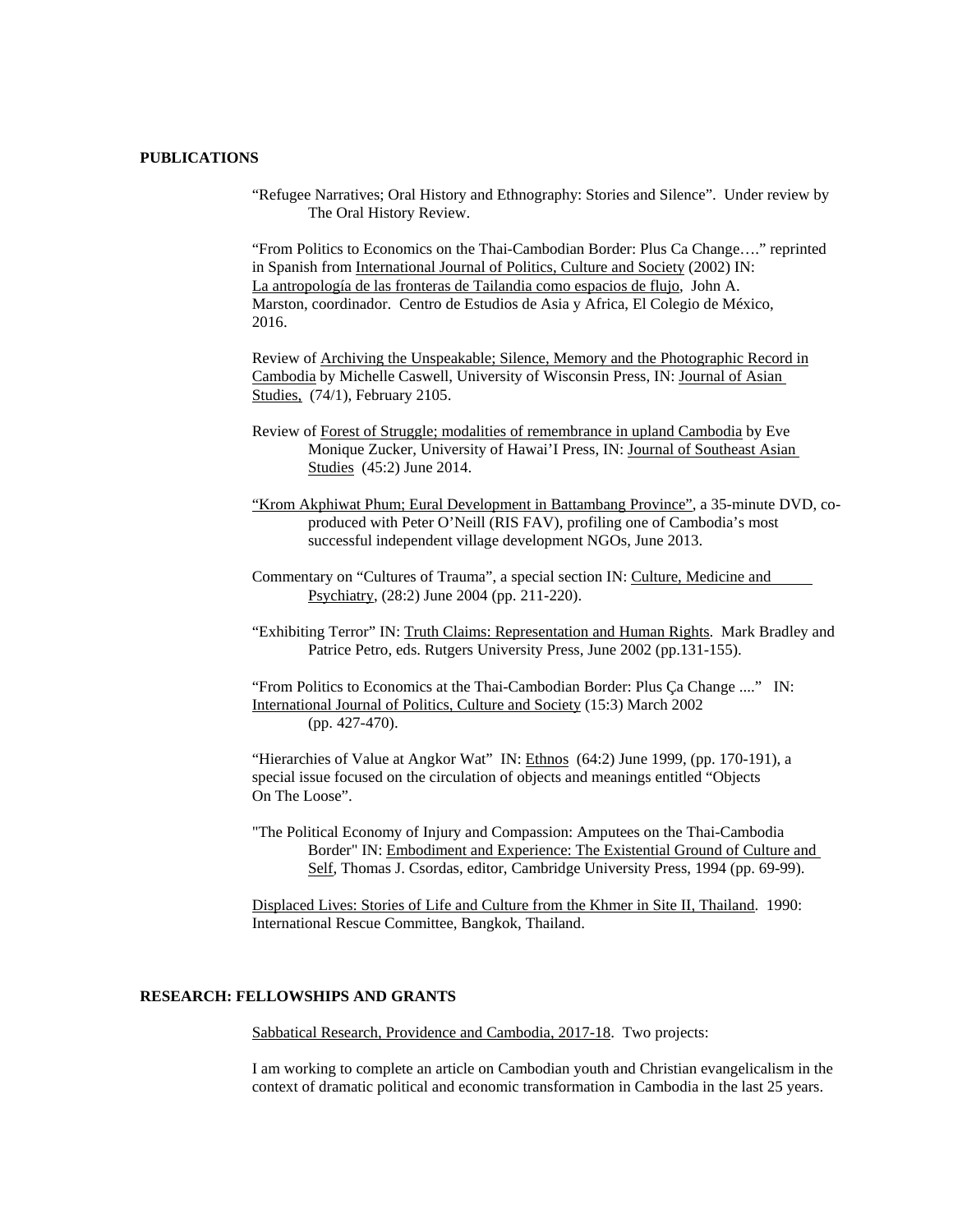Working with Peter O'Neill (FAV, RISD) I am initiating a new film project in Cambodia that focuses on an unusual neighborhood on the outskirts of Battambang town where Buddhist temples co-exist with a large Catholic compound dating to 1870s, several mosques that serve the local Chvea community (a Muslim minority group that has lived harmoniously with the majority Khmers for several centuries) and a new Evangelical Christian Bible College. This work will result in a documentary film about religious co-existence in a time of tremendous transformation and change in Cambodian society. I am seeking support from the RISD Professional Development Fund for a research trip in summer 2018.

#### Sabbatical Research, Cambodia, spring 2012. Two projects:

With Peter O'Neill, I began work on a video project documenting the work of Krom Akphiwat Phum, a progressive and innovative Cambodia community development NGO operating in rural Battambang Province since 1993. Shooting took place in Battambang in February, March and April 2012. A 34 minute DVD was completed in June 2013. Funding for post-production costs was provided by RISD's Professional Development Grant.

My ongoing research on evolving structures of power and authority in Battambang Province currently focuses on the rapid growth of Korean evangelical churches, in Cambodia in general and in Battambang in particular. Research began at RISD in 2011 with Korean students who had been on Christian missions to Cambodia, and continued in spring 2012 with visits to evangelical churches, offices, and a Bible College in Battambang, and conversations with pastors, lay preachers, and congregants. Although Cambodia has been a Theravada Buddhist society since the  $7<sup>th</sup>$  century, Protestant Christianity came to Cambodia in the 1920s and evangelicals of many nationalities are active in Cambodia at present. I am looking at the links between Korean evangelism, the growth of Korean business in Cambodia, and organized Cambodian labor migration to Korea to understand the powerful draw of Korean Christianity in Cambodia today. A second short research trip was conducted in summer 2014. Partial funding for transportation and research assistance in Battambang has been provided by the Liberal Arts Humanities Fund.

Sabbatical Research, Cambodia, 2004 and ongoing. I am engaged in an ongoing investigation of changing patterns of hierarchy, power, and authority in northwestern Cambodia, close to the Thai border. The field research for this project focuses on families that have been divided by the Khmer Rouge, civil war, and its aftermath in Battambang Province. It has been conducted through the collection of oral histories during five months of my sabbatical in 2004, with follow-up interviews over two months 2012. The project builds upon my doctoral research with refugees from this area, and the work I have done on border trade and interactions between Cambodians and Thais on both sides of the border in the years since then. It has been supported by grants from the RISD Professional Development Fund and the Liberal Arts Division's Humanities Fund. Research and writing on this material is ongoing.

Research Advisor, Providence, Thailand and Laos, 2003 to 2011. Advisor for a film project revisiting Hmong families from Providence who were the subject of a 1982 documentary film entitled "The Best Place to Live." The new film project, produced by FAV Professor Peter O'Neill and called "Better Places" follows several Providence families to the Midwest, California, Thailand, and Laos to uncover the ways life has developed and changed for Hmong in America over the last twenty-five years.

Post-doctoral Research, Thai-Cambodian Border, 1996-1997. Six months of combined library and field research on the history of Thai-Cambodian border relations, and the significance of extra-legal cross-border trade. This study was part of a large, multi-national research project sponsored by the International Center for Ethnic Studies in Colombo, Sri Lanka entitled "Multiculturalism and Ethnic Coexistence in Asia." Research was funded through a grant from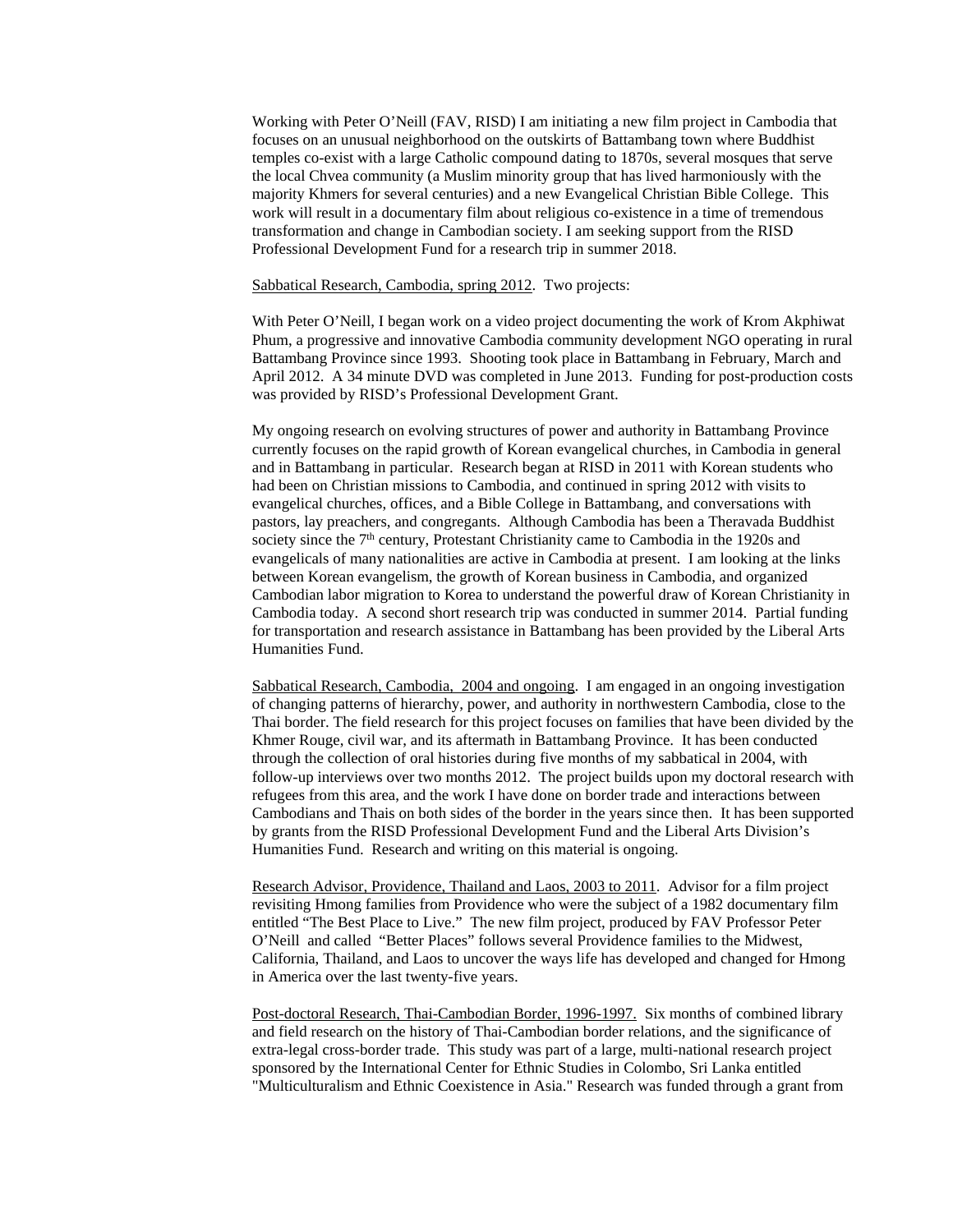the Sasakawa Peace Foundation; writing was funded through a Richard Carley Hunt postdoctoral fellowship from the Wenner-Gren Foundation.

Post-doctoral Resident Writing Fellowship, Program for Cultural Studies, East-West Center, Honolulu, HI, 1994-5. This fellowship provided a year of support for revisions on my doctoral dissertation, toward eventual publication

Doctoral Research, Thai-Cambodian Border, 1989-1994. Twenty months of ethnographic research with Cambodians displaced to the Thai border, on social relations in the aftermath of great social and cultural trauma. Fieldwork was carried out in 1989, 1990, and 1991 in Site II, a camp of 180,000. Research was supported by the International Rescue Committee, a nongovernmental refugee relief agency. Writing was funded in part with a Charlotte W. Newcombe Doctoral Dissertation Fellowship from the Woodrow Wilson Foundation. The dissertation along with additional research conducted in Cambodia in autumn 1994 and summer 1996 provides the basis for an expanded book manuscript under consideration at the University of Hawai'i Press, entitled "The Border Khmer: Between History and Memory".

Doctoral Study, 1986-94, additional funding for doctoral work included two pre-doctoral fellowships from the National Institutes of Mental Health, two Foreign Language Areas Studies Summer Fellowships, and two Teschemacher Travel Grants from Harvard University.

Oral Historian, 1983-1987. The Oral History Center, Cambridge, MA. Worked on all aspects of several community oral history projects which collected and presented the life stories of members of Cambridge's diverse cultural communities. Served on the Board of Directors of the Oral History Center for four years.

#### **RECENT CONFERENCE PAPERS, PANELS, AND INVITED TALKS**

Invited contributor, The Cinema of Rithy Panh, Joseph Mai and Leslie Barnes, eds. Paper title: "Looking Back and Projecting Forward from *Site II*" Projected publication date: 2020.

Invited speaker, roundtable presentation, "The Said and the Unsaid: Honoring the Legacy of Mary Margaret Steedly", American Anthropological Association Annual Meeting, November 15-18, 2018. Title:"Indeterminacy".

Invited speaker, 7<sup>th</sup> colloquium on "The Task of Memory, Writing, and Historical Research", Silver Spring MD, September 22-23, 2017. Title: "Listening for Stories, Attending to Silence: hidden histories and the search for understanding in Cambodia".

Invited speaker, "Engaging Refugee Narratives III: perspectives from academia and the arts", University College London, Dept. of Anthropology, June 16-17, 2017. Title: "Listening for Stories".

Invited Speaker, "Displacement and the Making of the Modern World", Watson Institute, Brown University, April 21-22, 2017. Title: "From Collateral Damage to Refugee Victims to Deportable Felons: Cambodians in the shifting focus of American policy priorities". [\(https://displacementmes.com/displacement-mes-conference/\)](https://displacementmes.com/displacement-mes-conference/))

Invited speaker, "From Local Displacement to Global Refuge" panel at the Harvard Graduate School of Design Conference, Scales of Syria, March 25, 2016 <http://www.gsd.harvard.edu/event/club-medina-symposium-scales-of-syria/> <https://cmes.fas.harvard.edu/event/scales-syria-symposium>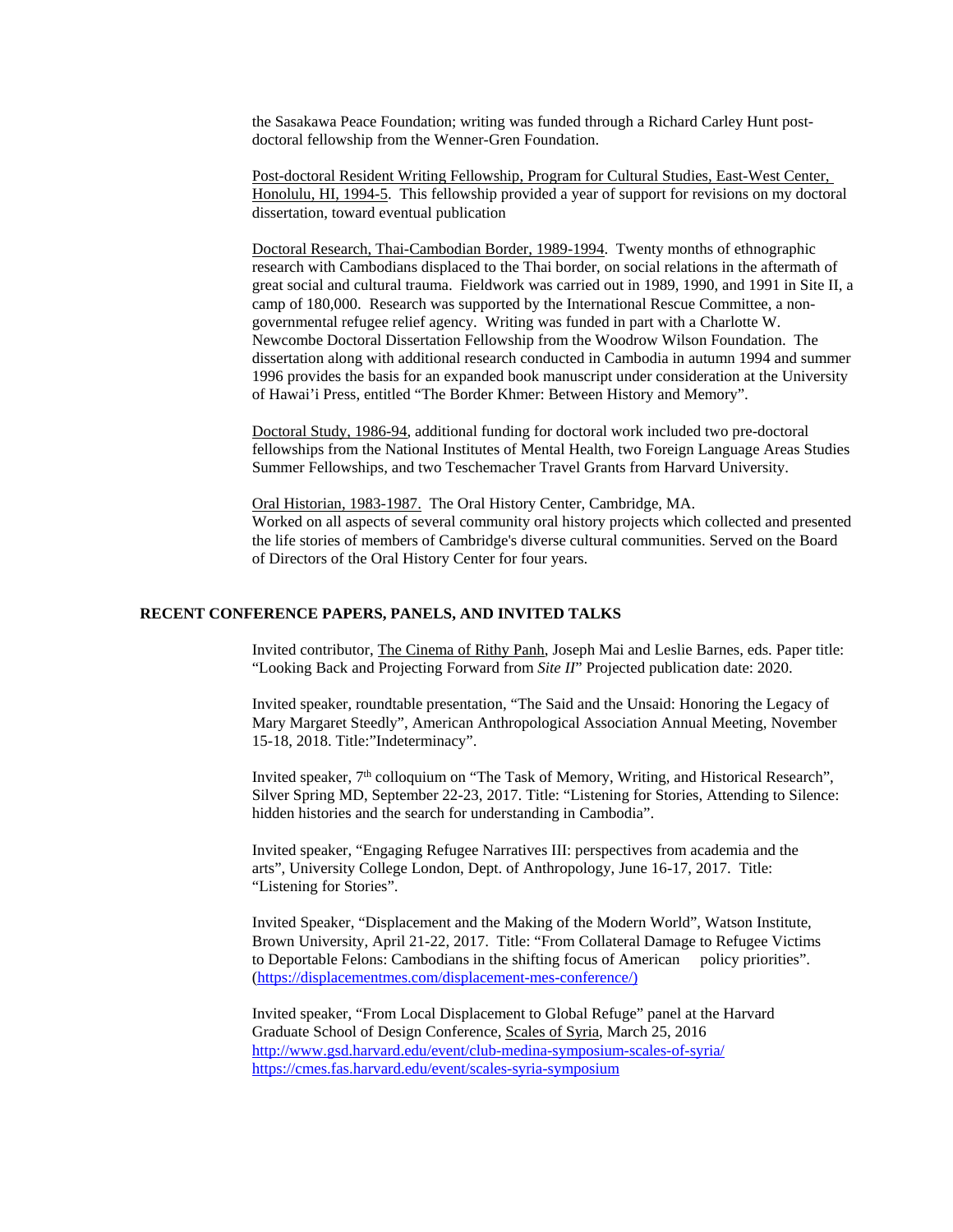Invited participant at the 4<sup>th</sup> annual Saint'Egidio Conference entitled "Poverty and Peacemaking: an Interdisciplinary Conference and Gathering of Local, National and International Leaders", Princeton University, September 19-20, 2014. (**scan poster**)

Discussant for the panel "Re-Imagining Cambodia" at the Cambodian Studies Conference at Northern Illinois University, September 2012.

Discussant for the panel "New Forms of Social Organization in Rural Cambodia" at the Annual Meeting of the Association of Asian Studies, Honolulu, Hawai'i, April 2011.

"'Dark Dream': Looking at Photographs of Cambodia". Invited talk at the Bannister Gallery, Rhode Island College, on an exhibition of photographic installations by Eva Sutton, Associate Professor of Photography at RISD, on the subject of contemporary Cambodian experience. October 2008.

"Cambodia's Ongoing Crisis". Presented at a two-day workshop at Harvard University entitled "Inadvertent Documents New (and Old) Form of Political and Historical Mediation". This workshop is part of a multi-year collaborative project called "Signs of Crisis in Southern Asia" which investigates communicative technologies and contemporary politics in the South and Southeast Asian post-colonies. April 2005.

"Poverty, Political Instability and Fine Art Patronage: The Political Economy of Temple Looting in Cambodia." Presented at a RISD Museum Symposium entitled Relics, Ruins, and Rights: Who Owns Cultural Treasures ? October 23, 2004.

"Dialogues with 'Cultures of Trauma.'" Presented at the Medical Anthropology and Cultural Psychiatry research seminar at Harvard, entitled "Memory, Suffering and Global Security" October 2003.

"Our History Too." Essay solicited for the program of "Silence of God", a new play about recent Cambodian history, by Catherine Filloux. This play was commissioned by the New American Theatre Festival in Shepherdstown, WVA, and was one of four plays that made up the summer 2002 season.

"'Outsider Art" in the Aftermath of Violence." Presented at a workshop on Art, Media and Violence in Southeast Asia, Harvard University, May 10-11, 2002.

**"**(Re)-presenting Cambodia in America: Some Notes on Art, Ignorance and Opportunity." Presented at "Fact and Fiction in Post-Authoritarian Societies," a symposium organized by the Legacies of Authoritarianism Project, Global Studies Program, University of Wisconsin-Madison, May 2001.

"Tuol Sleng at the MoMA and Other Unlikely Venues: the Ethics of Exhibition in a Digital, Transnational World." Presented at the 8th annual conference of the Joint Center for International Studies at the University of Wisconsin-Milwaukee and the University of Wisconsin-Madison, entitled "Between the Global and the Local: Making Human Rights Claims in the 20th Century" in April, 2000.

"Secular Power and Buddha Power in Cambodia Today." Presented at the Harvard Buddhist Studies Forum's 1999-2000 lecture series, Harvard University, December 1999.

"Exhibiting Terror." Guest scholar at the University of Oregon Center for Asian and Pacific Studies; paper presented at "Violence, Suffering, Image," a conference sponsored by the Savage Endowment for International Relations and Peace Studies, May 1999.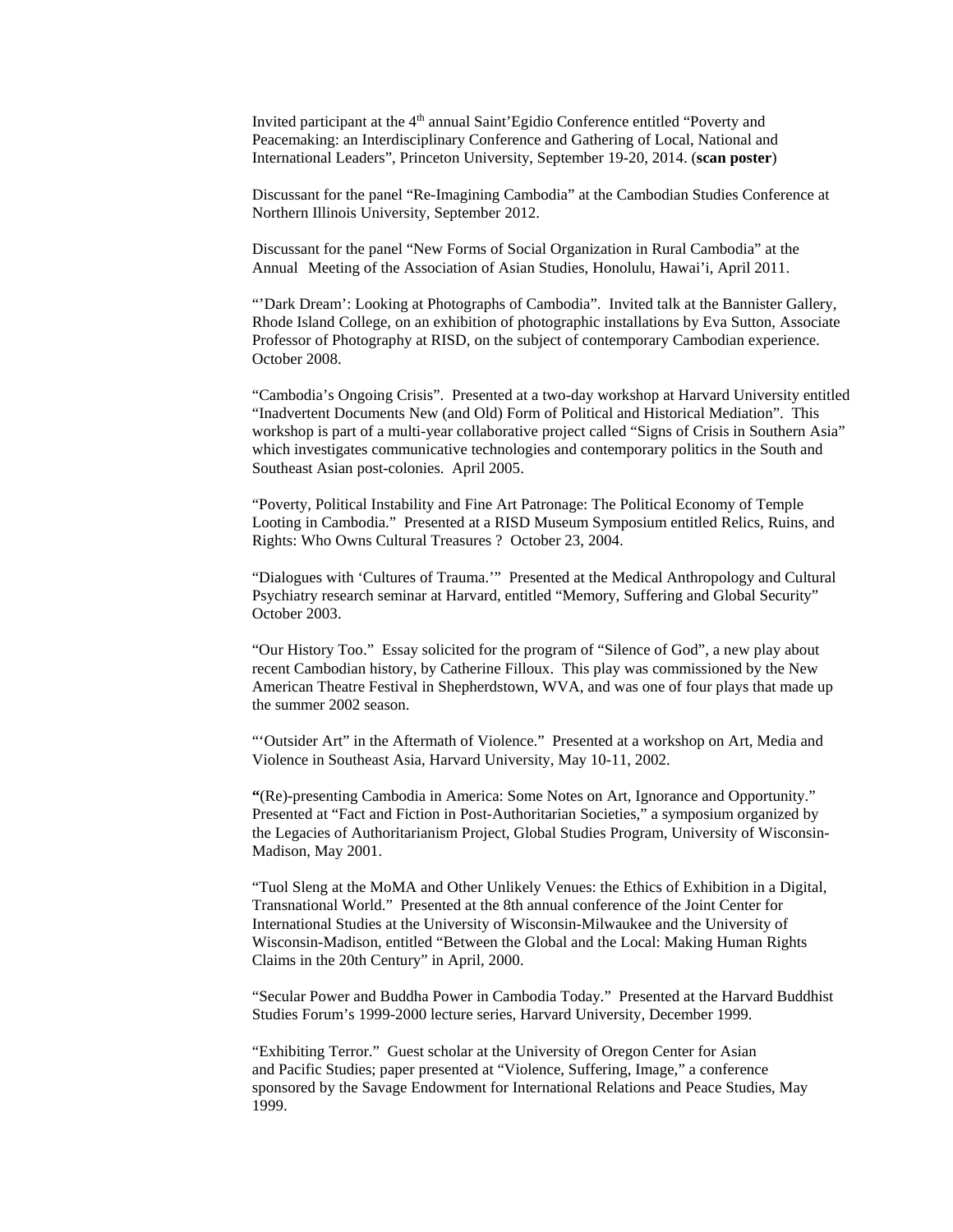"Hierarchies of Value at Angkor Wat." Paper presented as part of a panel I co-organized for the 96th Annual Meeting of the American Anthropological Association, Washington DC, November 1997, entitled "Objects At Loose."

"Border-Crossing: Thailand/Cambodia 1996." Paper presented as part of a panel I coorganized for the 95th Annual Meeting of the American Anthropological Association, San Francisco, November 1996, entitled "Border Incidents."

"Battlefields Into Marketplaces: Politics and Trade at the Thai-Cambodian Border." Presented to the Southeast Asia Program's Brown Bag Seminar, Cornell University, October 1996.

"New Ethnography in Cambodia, Parts I and II." A double panel, which I organized and chaired, at the 48th Annual Meeting of the Association of Asian Studies, Honolulu, April 1996.

#### **SELECTED PROFESSIONAL SERVICE**

Provided guidance and interview training for The Point Association in Newport RI as they began development of an Oral History Project about this historic neighborhood in Newport RI, Summer 2016. https://thepointassociation.wildapricot.org/history

Conducted an external evaluation of the Junior Faculty Training Program, a program of the Center for Khmer Studies in Phnom Penh, Cambodia, funded by the Rockefeller Foundation, August-September 2010. This program sought to strengthen the institutional capacity of Cambodian universities and the academic capacity of young Cambodian scholars by providing graduate level seminars in Southeast Asian Studies taught by international scholars over a six- year period. The evaluation was conducted at the end of the second funding cycle for the program, in anticipation of new funding proposals.

Introduced and provided running commentary for a performance of classical Cambodian dance, produced by Firstworks and performed at RISD by the Angkor Dance Troupe, June 2009.

Presented three lectures on the history of recent and ongoing crises in Cambodia, as part of an enrichment curriculum on Current Issues in Southeast Asia for K-12 educators, at Primary Source, a private, non-profit educators resource center in Watertown, MA. May-July 2007.

In conjunction with "The Spirit of Cambodia….A Tribute", a two month-long series of events around Providence honoring Cambodian art and artists in Fall 2002, I helped to arrange and cohosted the screening of five films by Rithy Panh, award-winning French-Cambodian filmmaker, at the RISD Auditorium. Panh himself came from Paris to attend the screenings and speak about his films. It was an unusual gathering of students, academics, Cambodian-Americans, and people who have worked with Cambodians in a variety of contexts over the previous 23 years. The films were well attended and extremely well received by all constituencies. It was a remarkable community event, and provided the foundation for future collaborations between RISD and the event's co-sponsor, the Cambodian Society of Rhode Island.

In response to a number of critical issues that arose in the aftermath of the 9/11 attacks in Washington and New York, I organized a public speaker series for Wintersession 2002 entitled "Current World Crises: Contexts and Frameworks." On five successive Thursday nights, scholars and practitioners came to RISD to discuss the role of the news media in unfolding world crises, civil liberties in times of war, artists' responses to great political and social upheavals, Islam and radical Islam, and the Pashtun culture of Afghanistan.